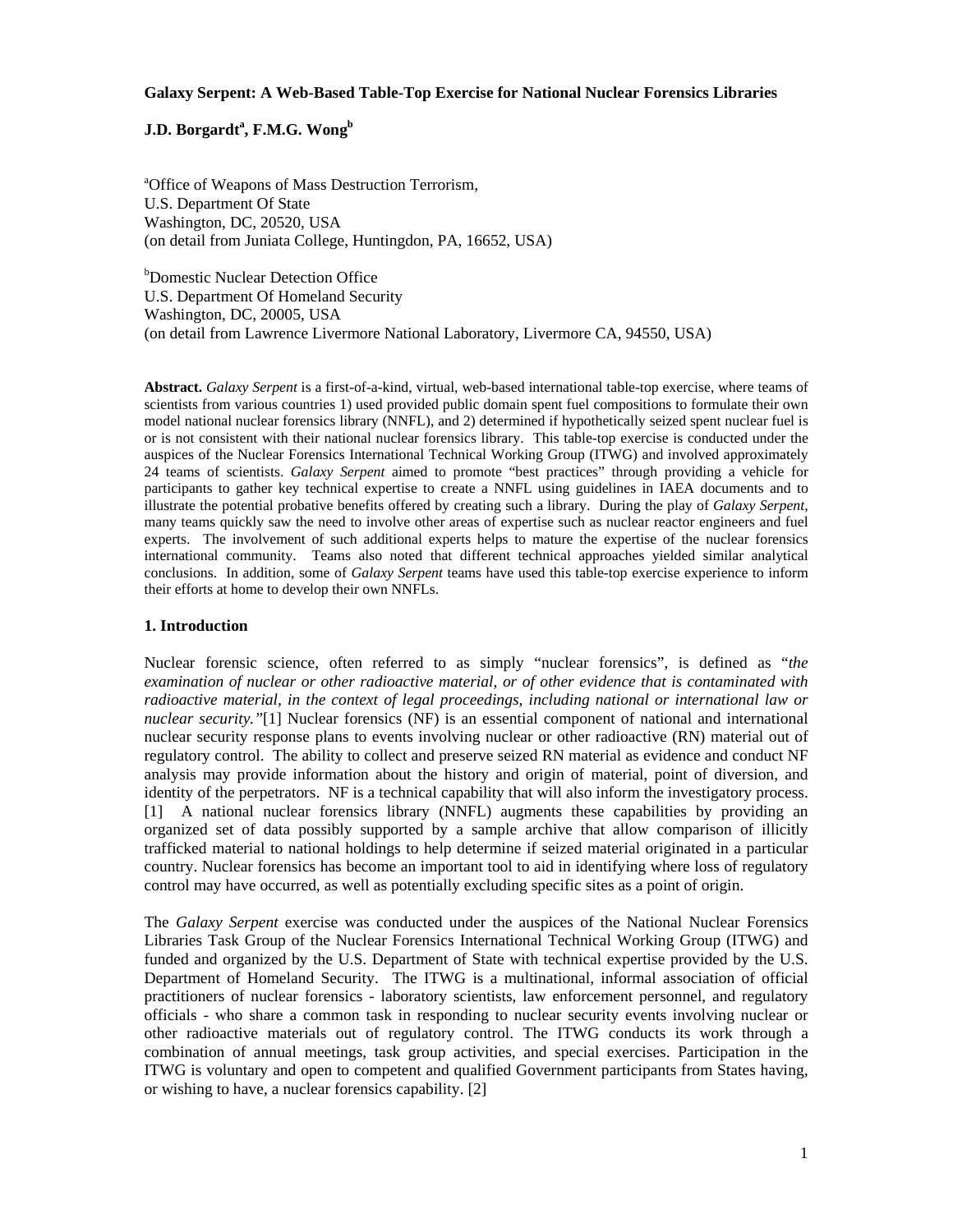# **2. Galaxy Serpent**

*Galaxy Serpent* was designed with the goal of raising awareness about the technical aspects of creating and using national nuclear forensics libraries via a cost-effective, wholly web-based, platform. It also sought to increase appreciation among policymakers regarding the critical insights that can be gained by having a NNFL, even a basic one, in place prior to any investigation involving RN material. A virtual exercise afforded a means of exercising national capabilities for analyzing complex data and rendering conclusions regarding these data without having to secure and ship RN material, or perform material characterization in a laboratory. Such considerations motivated the development of a wholly web-based, technical, table-top exercise using public domain nuclear material data which would focus on developing a national nuclear forensics library without requiring laboratory measurements and would also engage a broader diversity of teams and technical experts while maturing the concept of NNFLs and illustrating their potential efficacy.

The table top exercise (TTX) involved observers and participants from 24 States, including teams from 18 States who have actively participated in the five rounds of the exercise as of April 2014. These rounds occurred between January 2013 and April 2014, noted in table 1Further details on the exercise as well as technical articles by nine teams that participated in the early rounds of the exercise and reported their experiences, findings, and lessons learned are published in a special issue of the Journal of Nuclear Materials Management (JNMM). [3] Table I lists the teams involved in each round, provides specific timeframes for individual rounds, and also identifies those teams who contributed articles for the JNMM special issue. Each round was composed of 3-4 teams, conducted over approximately 8-10 weeks, and was identical in exercise structure and tasks posed.

| Round 1         | Round 2            | Round 3        | Round 4          | Round 5        |
|-----------------|--------------------|----------------|------------------|----------------|
| (Feb-Apr 2013)  | (May-July 2013)    | (Aug-Oct 2013) | $(Feb-Apr 2014)$ | (Feb-Apr 2014) |
| Australia/ANSTO | Japan <sup>a</sup> | Hungary        | Team 13          | $JRC/ITU^b$    |
| <b>Brazil</b>   | South Africa/NECSA | Sweden         | Team 14          | Team 17        |
| Canada          | UK/AWE             | Team 11        | Team 15          | Team 18        |
| Team 4          | Team 8             | Team 12        |                  |                |

Table I: Summary of Teams Participating by Round

<sup>a</sup>Italicized text indicates the team in each round which was assigned the reactor that was the source of the hypothetical seizure.

<sup>b</sup>JRC/ITU is the European Commission Joint Research Centre Institute for Transuranium Elements

The objectives of the *Galaxy Serpent* TTX are to have participants organize a model national nuclear forensics library (NNFL) using provided spent fuel characteristics from three nuclear reactors ("Phase 1") and then determine if data from a hypothetical seizure of spent fuel is or is not consistent with a reactor in their model NNFL ("Phase 2"). In Phase 1 of the exercise, teams were provided existing, public domain, data sets from Spent Fuel Isotopic Composition (SFCOMPO), a database of isotopic measurements of spent fuel. [4]. SFCOMPO is data collected from public domain, published literature of isotopic compositions of spent nuclear fuels (SNF) obtained through post-irradiation experiments (PIE), which are used in the validation of burn-up credit methodologies. SFCOMPO consists of SNF isotopic compositions for 14 commercial nuclear reactors in four countries (Germany, Italy, Japan, and the US). It includes spent fuel data exclusively from light water reactors, which use low-enriched uranium (LEU) as fuel – seven pressurized water reactors (PWR) and seven boiling water reactors (BWR). SFCOMPO was initially developed by the Japan Atomic Energy Research Institute (JAERI), and in 2002 the database was transferred to the Organization for Cooperation and Economic Development / Nuclear Energy Agency (OECD/NEA) [4].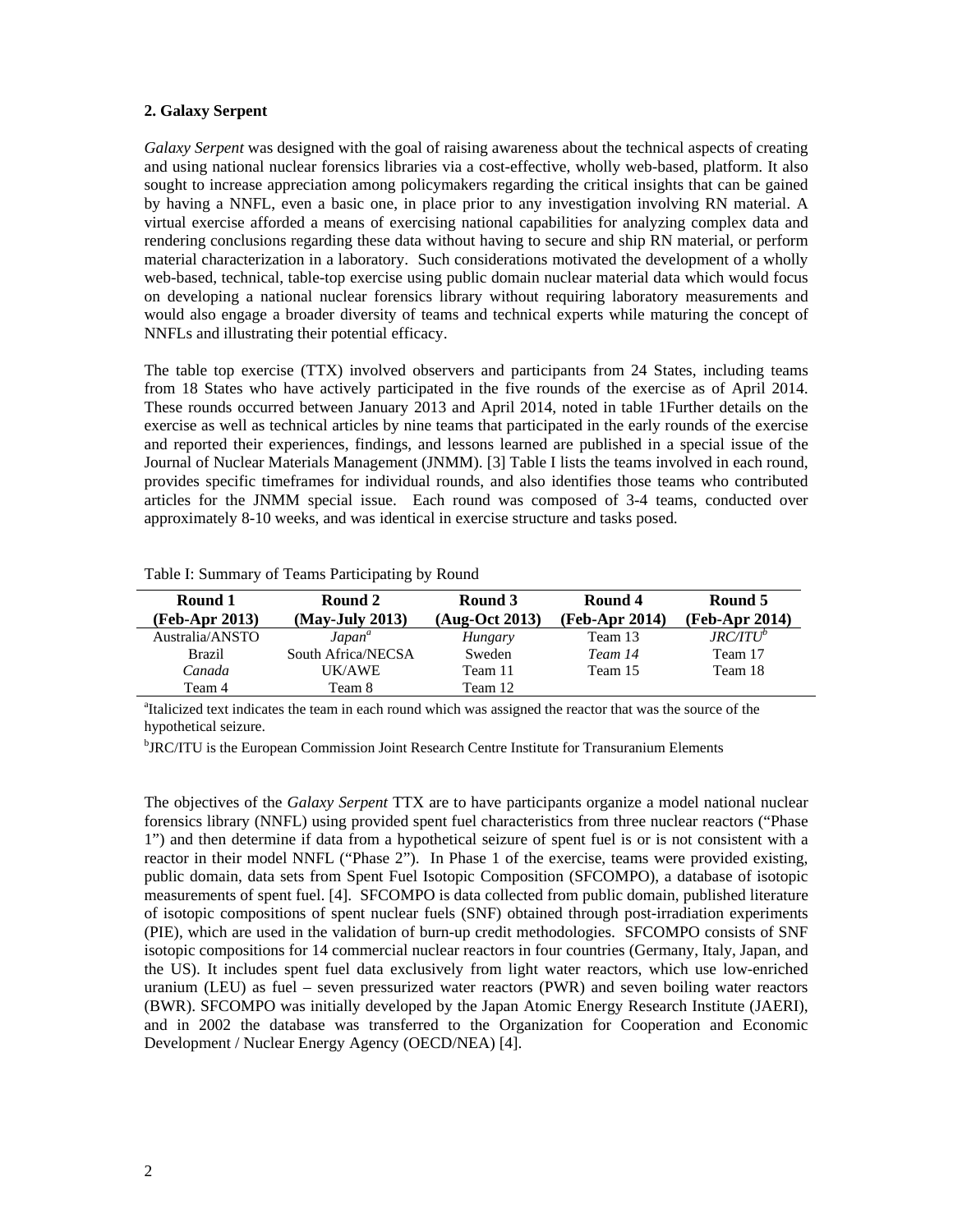## **3. Exercise Assumptions**

SFCOMPO datasets had been used in a previous effort to explore the use of statistical methods to reveal patterns and associations in SNF data that had been re-purposed for nuclear forensic applications. The success of this effort demonstrated that this modified version of SFCOMPO could be used as the foundation for a table-top exercise that focused on class association involving an "unknown" SNF sample with finite, known families of isotopics. There are two specific modifications to the SFCOMPO datasets that enabled their use in *Galaxy Serpent*. First, uncertainty values for the data points needed to be determined. Since SFCOMPO data did not include measurement uncertainties, it was necessary to generate a robust set of uncertainty values. The uncertainties were a pre-requisite both to generating the set of problems, namely data sets for each of the hypothetical seizures, and to performing any forensic evaluations of the problems. Since measurements made on a sample of interest would not exactly match any one particular set of reactor fuel data, without explicit data uncertainties it would be impossible to determine if the measurements for any one fuel would fall within the limits of a single reactor fuel. Determining and assigning uncertainty values to the PIE measurements in SFCOMPO proved to be a significant task and involved including uncertainties from published references associated with SFCOMPO data or the use of "best judgment" based on traditional analytical methods for the determination of uncertainties in similar fuel matrices [5].

Secondly, based on the premise that the spent nuclear fuel isotopic compositions in the SFCOMPO database represent the entire universe of SNF for *Galaxy Serpent*, five forensics problems had been created based on actual SFCOMPO data. SFCOMPO data for a particular fuel pin measured at various positions (and burnup) were used to model the variation of the isotopic compositions as a function of fuel burn-up. This mathematical model was then used to derive (i.e., to interpolate or extrapolate) isotopic compositions at other positions or different burnup values – simulating measurements obtained on samples at different times in the irradiation history of the fuel pin. Finally, a random adjustment was applied to these values representative of measurement noise, and these adjustments were consistent with the measurement uncertainties for the corresponding SFCOMPO data [5]. While the exercise was designed using a single class of RN material, in practice any State seeking to develop or enhance a NNFL would need to consider the range materials to be included in a library.

For *Galaxy Serpent*, SFCOMPO data was adapted for a nuclear forensic application, which involved families of isotopic correlations for specified reactors. As a result, it is important to realize there is no need to average any of the PIE values from samples pertaining to the reactors. For this forensic application, the PIE data from the samples are typically treated as discrete samples from a "smeared" reactor core "entity" for each of the 14 reactors. Therefore, the geometric position data and information included in SFCOMPO for each sample is not relevant when creating the isotopic correlations that may distinguish among reactors or reactor classes. The correlations assume that the samples are representative of the isotopic compositions contained in a "smeared" reactor core as a function of exposure (i.e. neutron fluence). Actual reactor names in the SFCOMPO database were masked, re-naming each after a moon of Saturn.

# **4. Exercise Play**

The *Galaxy Serpent* international virtual table-top exercise was designed to enable teams to use public domain data, have ample time to work on Phase 1 and 2 tasks, and reach out to appropriate expertise as needed. To enable these factors during exercise play, a web-based approach was used because it provides easy accessibility for all teams, does not involve travel or material transport costs, does not involve analytical measurements, and enables teams to engage experts that may not usually be involved in ITWG activities. An in-person table-top exercise format would not have been practical for *Galaxy Serpent*, because the Phase 1 and 2 tasks were usually not completed within hours or days, nor would the teams have been able to incorporate relevant expertise as needs arose during the exercise. Use of provided, published, public domain SNF data and information eliminated any sensitivities regarding teams from different States using their own materials data. As a result, teams only used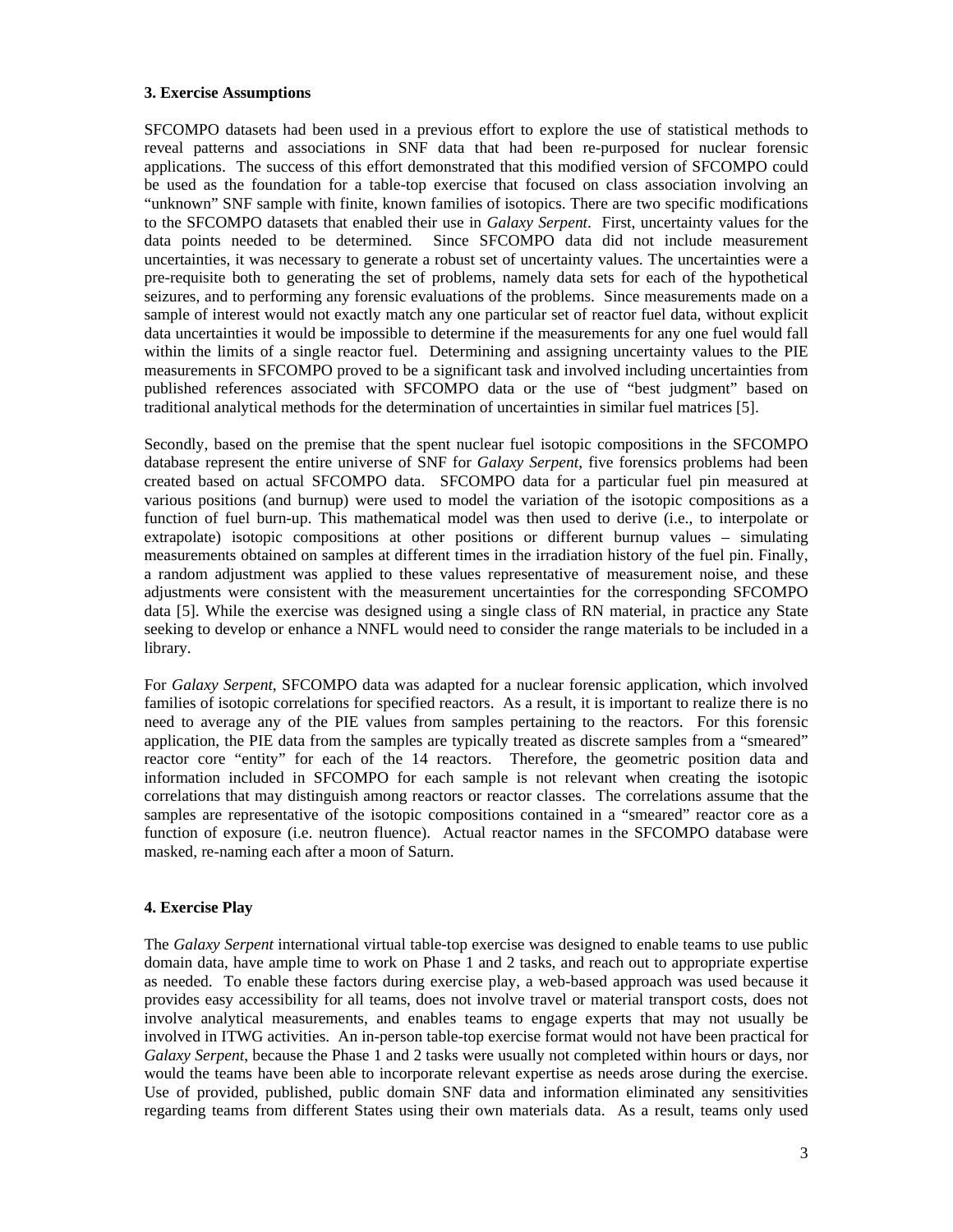their expertise during the exercise, and the exercise was explicitly designed not to require the use of materials data from any participating State. It is recognized that when developing an NNFL, much of the materials information exists and may have likely been collected for other purposes. By using provided data in *Galaxy Serpent*, teams directly experienced organizing a small, model NNFL from existing data and information. Additionally, constraining the "universe" of nuclear reactors to those in the SFCOMPO database helped bound the problem so that the teams would formulate results in a finite amount of time. The exercise microcosm provided a model environment where ideas, concepts, and frameworks pertaining to NNFLs could be discussed and tested, allowing teams to effectively consider the process of creating an NNFL, while also applying it to a hypothetical seizure to see the potential value of an NNFL as an investigative tool. At the conclusion of the exercise, practical ideas and lessons from this *Galaxy Serpent* microcosm could be scaled up to include lessons learned and address issues of creating or managing actual NNFLs.

| <b>National Nuclear</b><br>Forensics Library<br>Account $\star$ Help $\star$<br>borgardt@juniata.edu Sign Out<br><b>Virtual Table Top Exercise</b><br>Galaxy Sarnant* |                                                                                    |                     |                                        |          |
|-----------------------------------------------------------------------------------------------------------------------------------------------------------------------|------------------------------------------------------------------------------------|---------------------|----------------------------------------|----------|
| 圖 Workspaces -                                                                                                                                                        |                                                                                    |                     | Search                                 | Advanced |
| <b>GLOBAL Worksp</b><br>Calendar                                                                                                                                      | + Add Tab<br>Properties<br>Settings -<br>Documents<br><b>Discussions</b><br>People |                     |                                        |          |
| GLOBAL Workspace - GALAXY SERPENT Files<br>Options $\blacktriangleright$<br>這<br>Upload $\overline{\mathbf{v}}$ New $\overline{\mathbf{v}}$                           |                                                                                    |                     |                                        |          |
| Files by Folder +                                                                                                                                                     | Items not in Folders $\mathscr{I}$ $\star$<br>n                                    |                     |                                        |          |
| □ Items not in Folders                                                                                                                                                | Name                                                                               | <b>Status</b>       | Modified                               | ▥        |
| <b>【h</b> All Items<br>Tech Guidelines Reference Do                                                                                                                   | 四 Instructions for Using Galaxy Serpent Web Portal.pdf                             |                     | Mar 13, 2013 by Valerie<br>Antsiferova | m        |
| <b>Trash</b>                                                                                                                                                          | 四 Development of a National Nuclear Forensics Library - ch 5                       |                     | Feb 8, 2013 by James Borgardt          | 画        |
|                                                                                                                                                                       | Galaxy Serpent Tech Guide 5Feb13.pdf<br>四                                          |                     | Feb 6, 2013 by James Borgardt          | m        |
|                                                                                                                                                                       | Assignment for Week 1 of Galaxy Serpent TTX.pdf                                    | Final<br>[READONLY] | Feb 4, 2013 by Valerie Antsiferova     | E        |
|                                                                                                                                                                       | Tech Guidelines Reference Docs (4)                                                 |                     |                                        | m        |

*FIGURE 1: Galaxy Serpent Web Portal Workspace Example* 

Teams were provided with reference materials on nuclear forensics and NNFLs, including guidance documents drafted by the IAEA and the NNFL Terms of Reference from ITWG [6], but not instructions on how to construct a NNFL. Each of the 3-4 teams participating in a given round was provided, through the dedicated web portal, data sets for three different reactors. This required the use of adjusted datasets for 12 of the 14 possible SFCOMPO reactors. The reactors assigned to teams were scrambled for each round. The sole requirement was that each team be given a combination of PWR and BWR reactors. As noted, the team and reactor identities were masked: Teams were named after galaxies and the reactors named after moons of Saturn (Table 2). The web portal was designed to have two workspace levels: one public and accessible to participants and observers, and one private and accessible only by members of a given team. This was arranged so that teams, if desired, could communicate anonymously through a public discussion forum (shown in Figure 1) to exchange challenges encountered, methodologies, access reference material, and the like. The private forum served to allow teams to discreetly communicate with exercise organizers, access provided data sets, and upload progress reports. The summary of the assignment of SFCOMPO reactors used in *Galaxy Serpent,* along with their aliases is shown in Table II and III. Table II links reactor pseudonyms with their identity in the SFCOMPO database, and gives the class and number of data points for each reactor. Table III provides the pseudonym for the seizure dataset used in each round, and identifies the specific reactor of origin and the team which had this reactor as part of its model NNFL. For instance, in round 1 the Clio seizure originated from the Iapetus reactor which was assigned to the Zwicky galaxy (Canada). The two Siarnaq reactor seizures listed are distinct seizure data sets derived from the same reactor.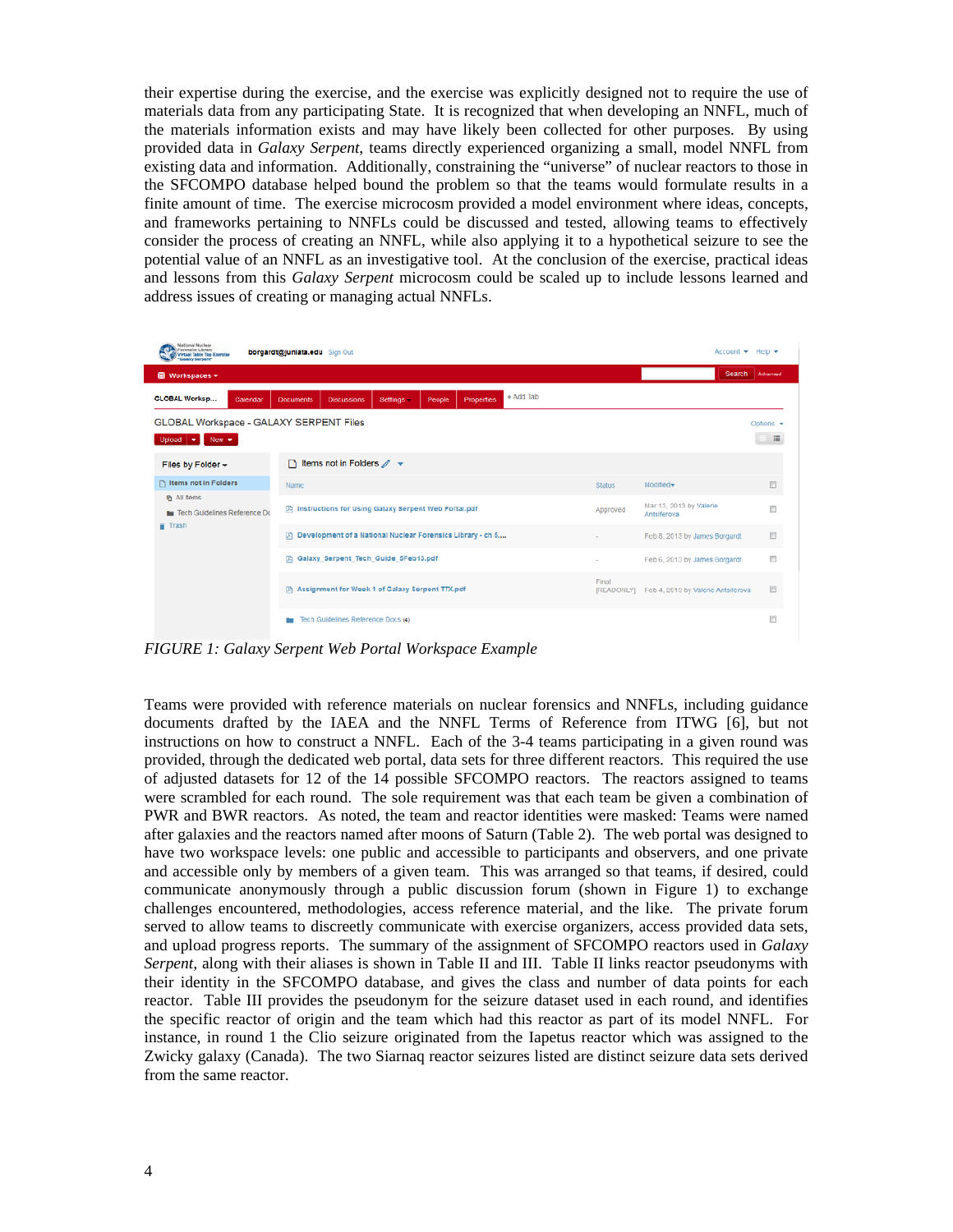|    | <b>Reactor</b>       | Data<br><b>Points</b> | <b>Reactor</b><br><b>Type</b> | Pseudonym    |
|----|----------------------|-----------------------|-------------------------------|--------------|
| 1  | Calvert Cliffs No. 1 | 447                   | <b>PWR</b>                    | Anthe        |
| 2  | Cooper               | 294                   | BWR                           | Atlas        |
| 3  | Fukushima Daiichi-3  | 506                   | BWR                           | Enceladus    |
| 4  | Fukushima Daini-2    | 1437                  | BWR                           | Daphnis      |
| 5  | Genkai-1             | 123                   | PWR                           | Ijiraq       |
| 6  | Gundremmingen        | 663                   | BWR                           | Hyperion     |
| 7  | H.B. Robinson Unit 2 | 257                   | <b>PWR</b>                    | Iapetus      |
| 8  | <b>JPDR</b>          | 1098                  | BWR                           | Janus        |
| 9  | Mihama3              | 700                   | <b>PWR</b>                    | <b>Mimas</b> |
| 10 | Monticello           | 480                   | <b>BWR</b>                    | Pandora      |
| 11 | Obrigheim            | 1035                  | PWR                           | Prometheus   |
| 12 | Trino-Vercellese     | 1684                  | PWR                           | Siarnaq      |
| 13 | Takahama-3           | 1227                  | <b>PWR</b>                    | Tethys       |
| 14 | Tsuruga-1            | 270                   | BWR                           | Titan        |

Table II: Summary of SFCOMPO Nuclear Reactors and Exercise Pseudonyms (moons of Saturn)

Table III: Summary of Team and Seizure Pseudonyms, and Seizure Origins

| Round          | <b>Galaxy Name</b> | <b>Team</b>    | <b>Seizure</b> | Origin of<br><b>Seizure</b> |
|----------------|--------------------|----------------|----------------|-----------------------------|
| 1              | Draco              | Brazil         |                |                             |
| 1              | Virgo              | Australia      | Clio           |                             |
|                | Zwicky             | Canada         |                | Iapetus                     |
|                | Cygnus             | Team 4         |                |                             |
| $\overline{c}$ | Ursa               | Japan          |                | Siarnaq-1                   |
| 2              | Tucana             | South Africa   | Erato          |                             |
| $\overline{2}$ | Sculptor           | UK/AWE         |                |                             |
| 2              | Hydra              | Team 8         |                |                             |
| 3              | Andromeda          | Sweden         |                |                             |
| 3              | Keenan             | Hungary        | Melpomene      | Daphnis-1                   |
| 3              | Shapley            | Team 11        |                |                             |
| 3              | Carina             | Team 12        |                |                             |
| 4              | <b>Pisces</b>      | Team 13        |                |                             |
| 4              | Aquarius           | Team 14        | Thalia         | Daphnis-2                   |
| 4              | Seyfert            | Team 15        |                |                             |
| 5              | Centaurus          | <b>JRC/ITU</b> |                | Siarnaq-2                   |
| 5              | Pegasus            | Team 17        | Terpsichore    |                             |
| 5              | Sagittarius        | Team 18        |                |                             |

After being provided data sets, teams were given 3-4 weeks for Phase 1 in which to develop their model NNFL and were encouraged to share approaches or methodologies, as needed or desired. Some teams completed Phase 1 within one week, while others required additional time beyond the allocated time for a variety of reasons. In Phase 2, a hypothetical seizure, named after one of the Muses, was announced, and its associated data provided. In a given round, all teams were provided identical seizure data, which originated from one of the 9 (in Rounds 4 and 5) or12 (in Rounds 1-3) reactors in play during that round. Each of the five created seizure datasets discussed earlier was used in one of the rounds. Teams used their model NNFL developed in Phase 1 to determine whether the seized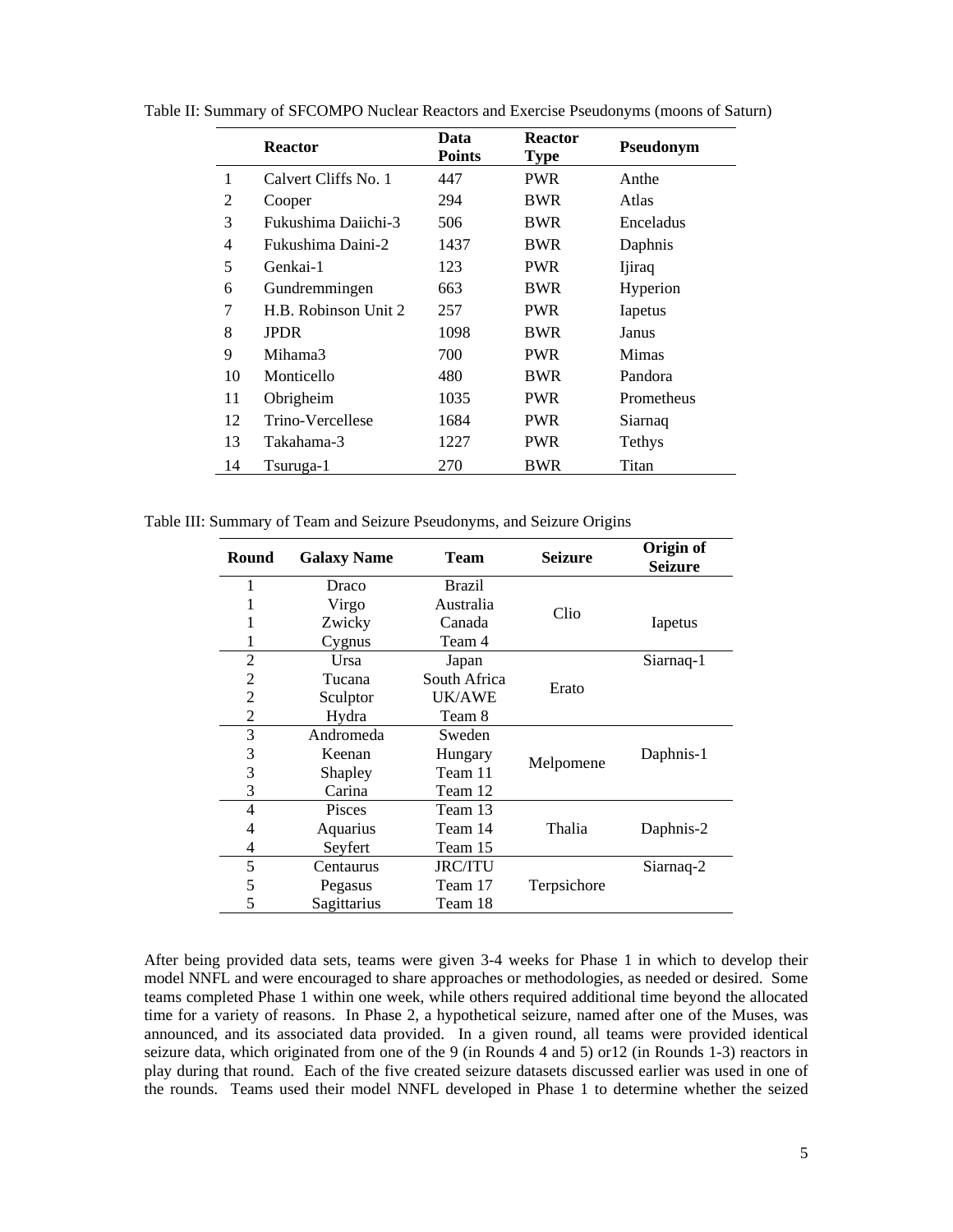material was or was not consistent with material in their model NNFL using an established system of confidence levels. [7]

## **5. Exercise Assessment**

Teams successfully reported identification of the likely reactor from which the hypothetical seized SNF may have originated, as well as an evaluated set of "possibles." These evaluated problem solutions, obtained using conventional "isotope correlation techniques" (ICT), illustrate a clear, understandable and defensible forensics capability for SNF. At least for this set of problem solutions, teams have demonstrated that the ability to identify the unknown materials from within the population of known samples is directly dependent upon the uncertainties in the data values and upon the gaps in the data values. Based on the assumptions made herein, in all cases, teams showed it was possible to downscale to a small number (to one, in some cases) of "possibles". [5]

Roughly 75% of the participant teams reported findings that were consistent with the origin of the hypothetical seizure. The remaining teams did not report inconsistent results, but rather did not complete the exercise, for various reasons. Thus, all teams completing the exercise used their model NNFL to correctly evaluate, with various levels of confidence, whether the hypothetical seizure originated from their set of reactors.

The exercise has been successful in a number of areas. Developing a NNFL containing nuclear data potentially has both national security and proprietary commercial sensitivities. The use of published, public domain data removes many of these concerns. *Galaxy Serpent* has also expanded the pool of experts aware of the use and potential efficacy of NNFLs, including reactor engineers, fuel experts, and statisticians. The web-based approach allowed a cost-effective method to advance the goals of the exercise, and also provided ITWG members with more opportunities to interact throughout a year, rather than limiting contact to ITWG annual meetings or reviewing of ITWG draft documents. A number of teams pursued parallel paths, such as statistical methods and isotopic correlation techniques, which yielded corroborating results.

While teams may have exhibited various levels of expertise and detail in working through the exercise, they were able to obtain useful and probative findings. Similar conclusions apply to the complexity of the developed model libraries; increased sophistication often facilitated greater resolution in assessing whether the seizure was or was not consistent with reactors in the model NNFL. However, it is absolutely critical to note that even a basic library proved valuable in providing critical insights as to the origin of the seizure.

The advantages and disadvantages, discussed earlier, associated with the re-purposed SFCOMPO data did impact participants ascribing confidence levels to their findings. In an actual event, the analytical and investigate work would not occur dissociated from other communities, such as first responders, law enforcement, legal representatives and policy makers. While the constrained universe, comprised of only LEU reactors, may have limited the range of sources teams had to consider, many note in their articles that the limited (in number of reactors, and samples within a reactor) and incomplete (in the variety of provided parameters) datasets presented challenges in assigning a confidence level. Nevertheless, despite these artificialities, all teams noted that the ability to compare data from a hypothetical seizure with a pre-established NNFL was essential in reaching conclusions.

### **6. Conclusions**

The virtual, web-based *Galaxy Serpent* table-top exercise demonstrated the efficacy of NNFLs in drawing inferences about the origins of a hypothetical seizure of spent nuclear fuel. It also showed that, however useful NNFLs proved, they would be even more effective when used in conjunction with an investigative effort involving many communities within a State. A number of teams reached out to expertise outside their discipline for assistance, or in order to independently pursue multiple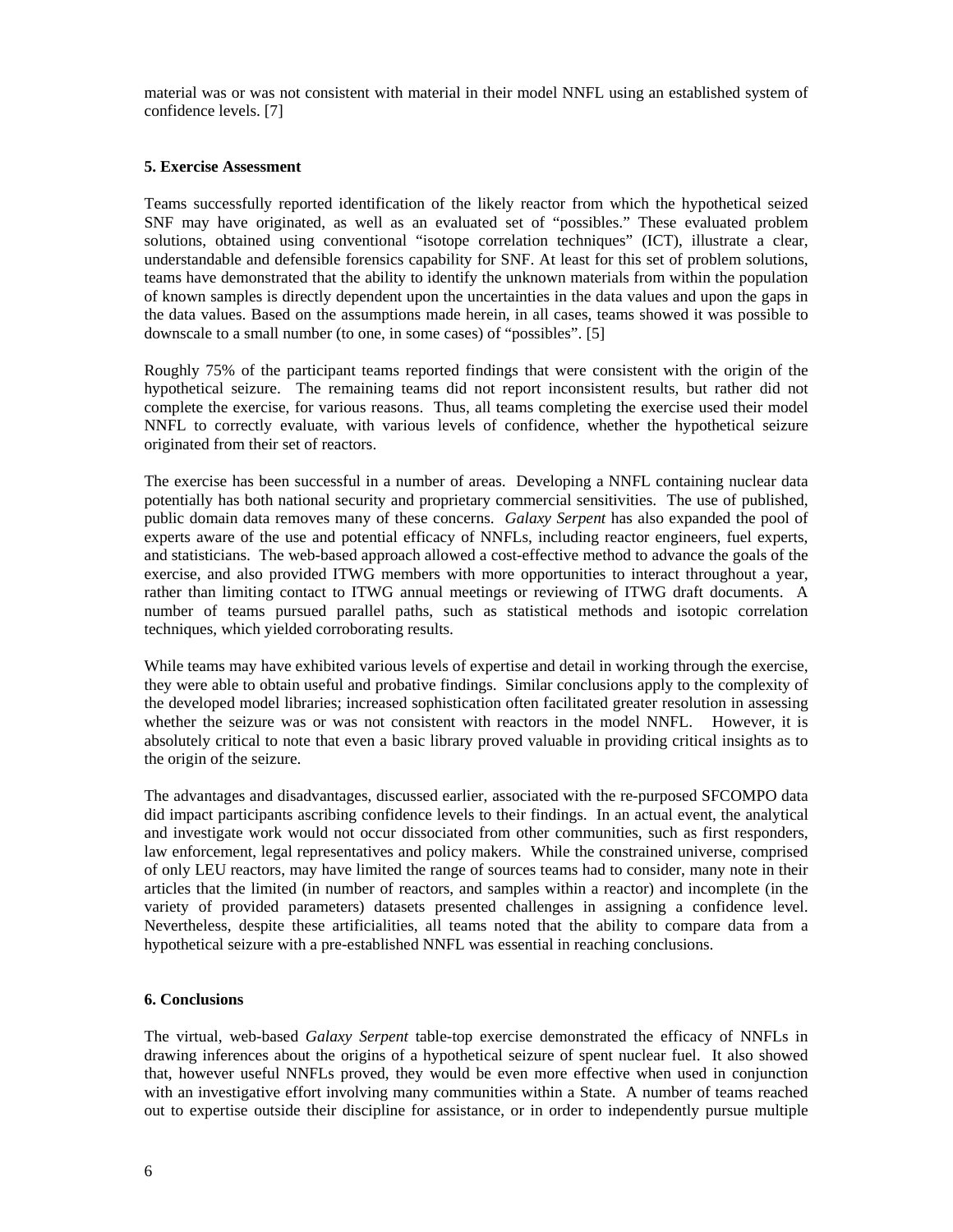technical approaches. The collaborative option built into the exercise, via communication in the global workspace of the web-portal, was used by some teams to exchange methodologies and questions regarding interpretation of data sets, but was in general an underused facet of the exercise. This seemed to largely be due to the weeks-long timeframe of each phase allowing teams to progress at different paces, but may have also involved inherent sensitivities over the nature of the exercise. Several participants also preferred to communicate directly with exercise organizers to have such questions answered.

The universe of data sets were intentionally constrained to LEU reactors, which helped bound the problem for this exercise. The basic model NNFLs, composed of just three reactors, as well as their limited datasets, represented additional artificialities. Nevertheless, this exercise experience provides practical lessons as to the utility NNFLs can have, and how nuclear forensics may provide a powerful probative tool to help "rule in" or "rule out" data or information relevant to an investigation. Comparisons of the data from the hypothetical seizure with NNFLs helped each team quickly, in relation to a full-fledged inquiry, determine if the hypothetical seized SNF is or is not consistent with their holdings. Several teams also demonstrated that independently applied analytical methodologies confirmed findings. In an actual nuclear security event, the question "Is it ours?" may likely be one of the first questions asked by senior officials, and in the context of this exercise NNFLs proved to have high efficacy in addressing this key concern.

The exercise was successful in expanding the community of experts aware of nuclear forensics, and NNFLs. The web-based format also allowed an international collaboration of scientists representing, all told, over 20 States. Participants found the exercise beneficial, instructive and insightful, and many requested a follow-on "*Galaxy Serpent 2.0*" exercise based upon a different class of nuclear material. Despite noted artificialities, the exercise proved valuable in engaging and expanding the existing nuclear forensics community of experts, and advanced the concept of national nuclear forensics libraries. Finally, and most notably, the *Galaxy Serpent* exercise demonstrated that having even a basic NNFL established may provide critical and probative insights in the course of an investigation involving RN material, and in particular, answering the question "Is this material ours?"